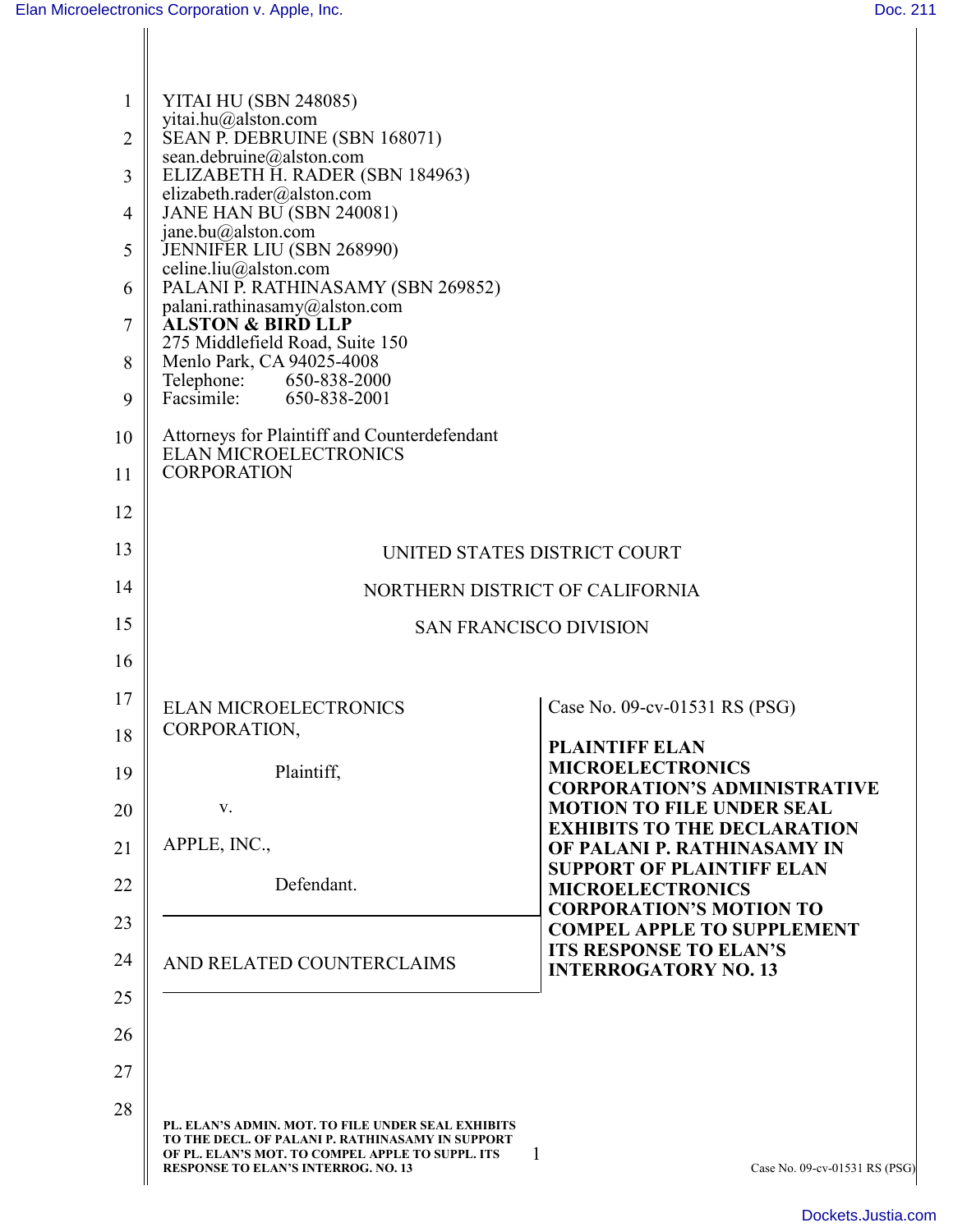| $\mathbf{1}$   | Pursuant to Civil Local Rules 7-11 and 79-5, Plaintiff Elan Microelectronics Corporation                                                                                                                                                       |  |  |
|----------------|------------------------------------------------------------------------------------------------------------------------------------------------------------------------------------------------------------------------------------------------|--|--|
| $\overline{2}$ | ("Elan") hereby requests leave of Court to file under seal the following documents which have                                                                                                                                                  |  |  |
| 3              | been lodged with the Clerk:                                                                                                                                                                                                                    |  |  |
| $\overline{4}$ | Exhibit B to the Declaration of Palani P. Rathinasamy (filed under seal);<br>1.                                                                                                                                                                |  |  |
| 5              | Exhibit E to the Declaration of Palani P. Rathinasamy (filed under seal);<br>2.                                                                                                                                                                |  |  |
| 6              | 3.<br>Exhibit F to the Declaration of Palani P. Rathinasamy (filed under seal);                                                                                                                                                                |  |  |
| $\tau$         | Exhibit G to the Declaration of Palani P. Rathinasamy (filed under seal);<br>4.                                                                                                                                                                |  |  |
| 8              | Exhibit H to the Declaration of Palani P. Rathinasamy (filed under seal);<br>5.                                                                                                                                                                |  |  |
| 9              | Exhibit I to the Declaration of Palani P. Rathinasamy (filed under seal);<br>6.                                                                                                                                                                |  |  |
| 10             | 7.<br>Exhibit J to the Declaration of Palani P. Rathinasamy (filed under seal);                                                                                                                                                                |  |  |
| 11             | 8.<br>Exhibit L to the Declaration of Palani P. Rathinasamy (filed under seal);                                                                                                                                                                |  |  |
| 12             | 9.<br>Exhibit M to the Declaration of Palani P. Rathinasamy (filed under seal).                                                                                                                                                                |  |  |
| 13             | As grounds for this motion, Elan states that these Exhibits constitute, or disclose                                                                                                                                                            |  |  |
| 14             | information contained in, or derived from, documents designated by the parties as "Confidential -                                                                                                                                              |  |  |
| 15             | Attorneys' Eyes Only" pursuant to the Amended Protective Order in this matter. As explained in                                                                                                                                                 |  |  |
| 16             | the Declaration of Palani P. Rathinasamy In Support of Plaintiff Elan Microelectronics                                                                                                                                                         |  |  |
| 17             | Corporation's Motion To File Under Seal Exhibits to the Declaration of Palani P. Rathinasamy,                                                                                                                                                  |  |  |
| 18             | good cause exists to file these exhibits under seal as the exhibits contain confidential information.                                                                                                                                          |  |  |
| 19             | These exhibits predominately consist of sealable information such that it may be appropriate to                                                                                                                                                |  |  |
| 20             | seal the entire document rather than requiring submission of a heavily redacted document that                                                                                                                                                  |  |  |
| 21             | would not substantially further the policy of providing public access to, and understanding of,                                                                                                                                                |  |  |
| 22             | court proceedings.                                                                                                                                                                                                                             |  |  |
| 23             | For the reasons stated above, the Court should grant Elan leave to file the above identified                                                                                                                                                   |  |  |
| 24             | documents entirely under seal.                                                                                                                                                                                                                 |  |  |
| 25             |                                                                                                                                                                                                                                                |  |  |
| 26             |                                                                                                                                                                                                                                                |  |  |
| 27             |                                                                                                                                                                                                                                                |  |  |
| 28             | PL. ELAN'S ADMIN. MOT. TO FILE UNDER SEAL EXHIBITS<br>TO THE DECL. OF PALANI P. RATHINASAMY IN SUPPORT<br>2<br>OF PL. ELAN'S MOT. TO COMPEL APPLE TO SUPPL. ITS<br><b>RESPONSE TO ELAN'S INTERROG. NO. 13</b><br>Case No. 09-cv-01531 RS (PSG) |  |  |